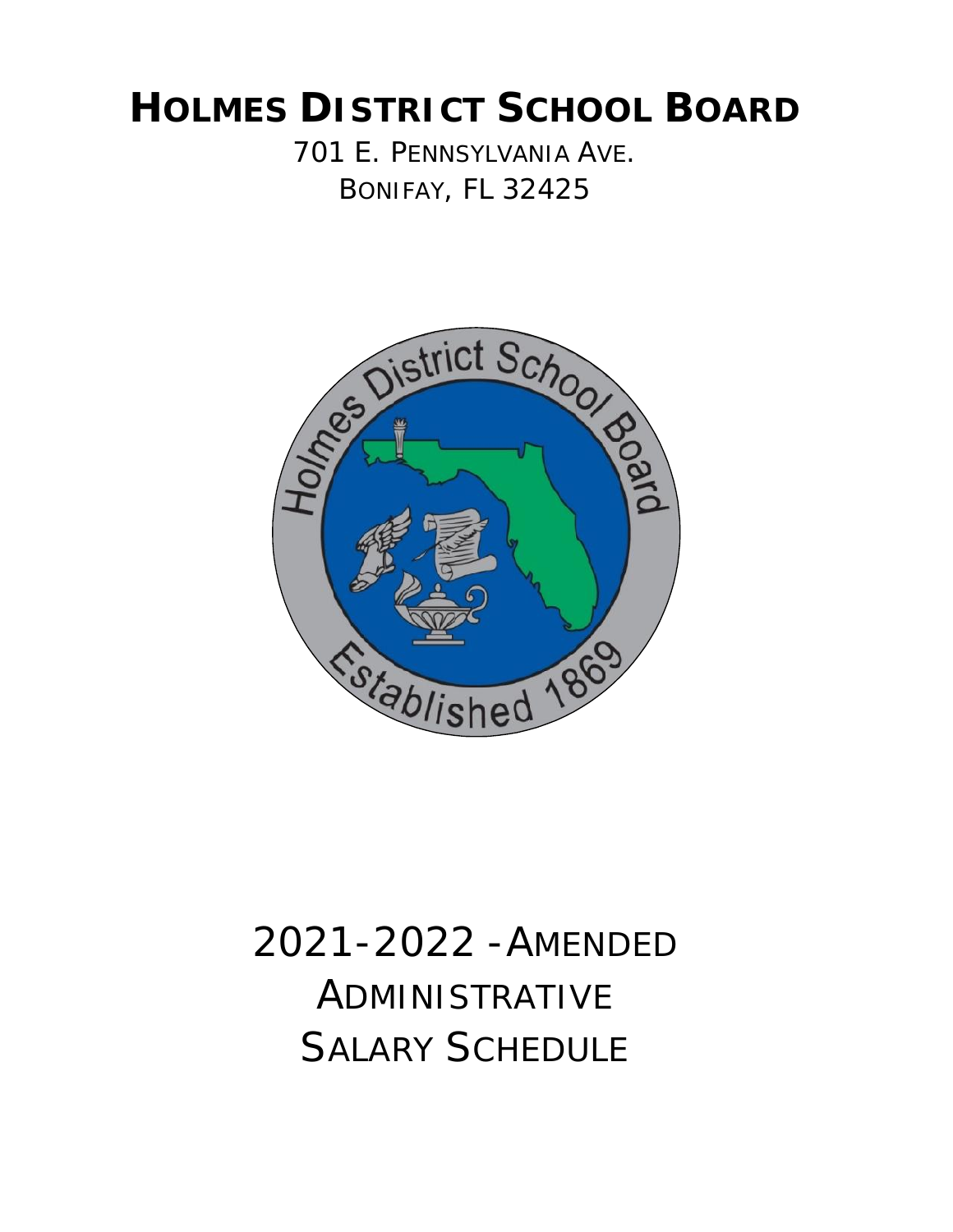### **ADMINISTRATIVE PERSONNEL Based on 239 days**

|                | <b>District Director/Finance Officer/School Principal</b> |           |              |             |  |
|----------------|-----------------------------------------------------------|-----------|--------------|-------------|--|
| <b>Step</b>    | <b>BASE SALARY</b>                                        | MASTERS** | SPECIALIST** | DOCTORATE** |  |
| $\overline{0}$ | 70,143                                                    | 73,335    | 74,547       | 75,826      |  |
| 1              | 70,419                                                    | 73,611    | 74,823       | 76,102      |  |
| $\overline{2}$ | 70,695                                                    | 73,887    | 75,099       | 76,378      |  |
| 3              | 70,971                                                    | 74,163    | 75,375       | 76,654      |  |
| $\overline{4}$ | 71,247                                                    | 74,439    | 75,651       | 76,930      |  |
| 5              | 71,523                                                    | 74,715    | 75,927       | 77,206      |  |
| 6              | 71,799                                                    | 74,991    | 76,203       | 77,482      |  |
| 7              | 72,075                                                    | 75,267    | 76,479       | 77,758      |  |
| 8              | 72,351                                                    | 75,543    | 76,755       | 78,034      |  |
| 9              | 72,627                                                    | 75,819    | 77,031       | 78,310      |  |
| 10             | 72,903                                                    | 76,095    | 77,307       | 78,586      |  |
| 11             | 73,179                                                    | 76,371    | 77,583       | 78,862      |  |
| 12             | 73,455                                                    | 76,647    | 77,859       | 79,138      |  |
| 13             | 73,731                                                    | 76,923    | 78,135       | 79,414      |  |
| 14             | 74,007                                                    | 77,199    | 78,411       | 79,690      |  |
| 15             | 74,283                                                    | 77,475    | 78,687       | 79,966      |  |
| 16             | 74,559                                                    | 77,751    | 78,963       | 80,242      |  |
| 17             | 74,835                                                    | 78,027    | 79,239       | 80,518      |  |
| 18             | 75,111                                                    | 78,303    | 79,515       | 80,794      |  |
| 19             | 75,387                                                    | 78,579    | 79,791       | 81,070      |  |
| 20             | 75,663                                                    | 78,855    | 80,067       | 81,346      |  |
| 21             | 75,939                                                    | 79,131    | 80,343       | 81,622      |  |
| 22             | 76,215                                                    | 79,407    | 80,619       | 81,898      |  |
| 23             | 76,491                                                    | 79,683    | 80,895       | 82,174      |  |
| 24             | 76,767                                                    | 79,959    | 81,171       | 82,450      |  |
| 25             | 77,043                                                    | 80,235    | 81,447       | 82,726      |  |
| 26             | 77,319                                                    | 80,511    | 81,723       | 83,002      |  |
| 27             | 77,595                                                    | 80,787    | 81,999       | 83,278      |  |

\*District personnel will work 7 hours per day and school based personnel will work 7.5 hours per day.

\*\*These Columns include an Advanced Degree Supplement.

(1) School administrators hired after July 1, 2014 will be placed initially according to the salary schedule above. After initial placement, they will receive performance pay based on their annual evaluation. They will receive 60% of the largest step for effective and 150% more than the largest step for highly effective.

(2) Administrators shall be granted other professional and/or instructional experience.

(3) Superintendent & School Board Members: Set Annually by the Legislature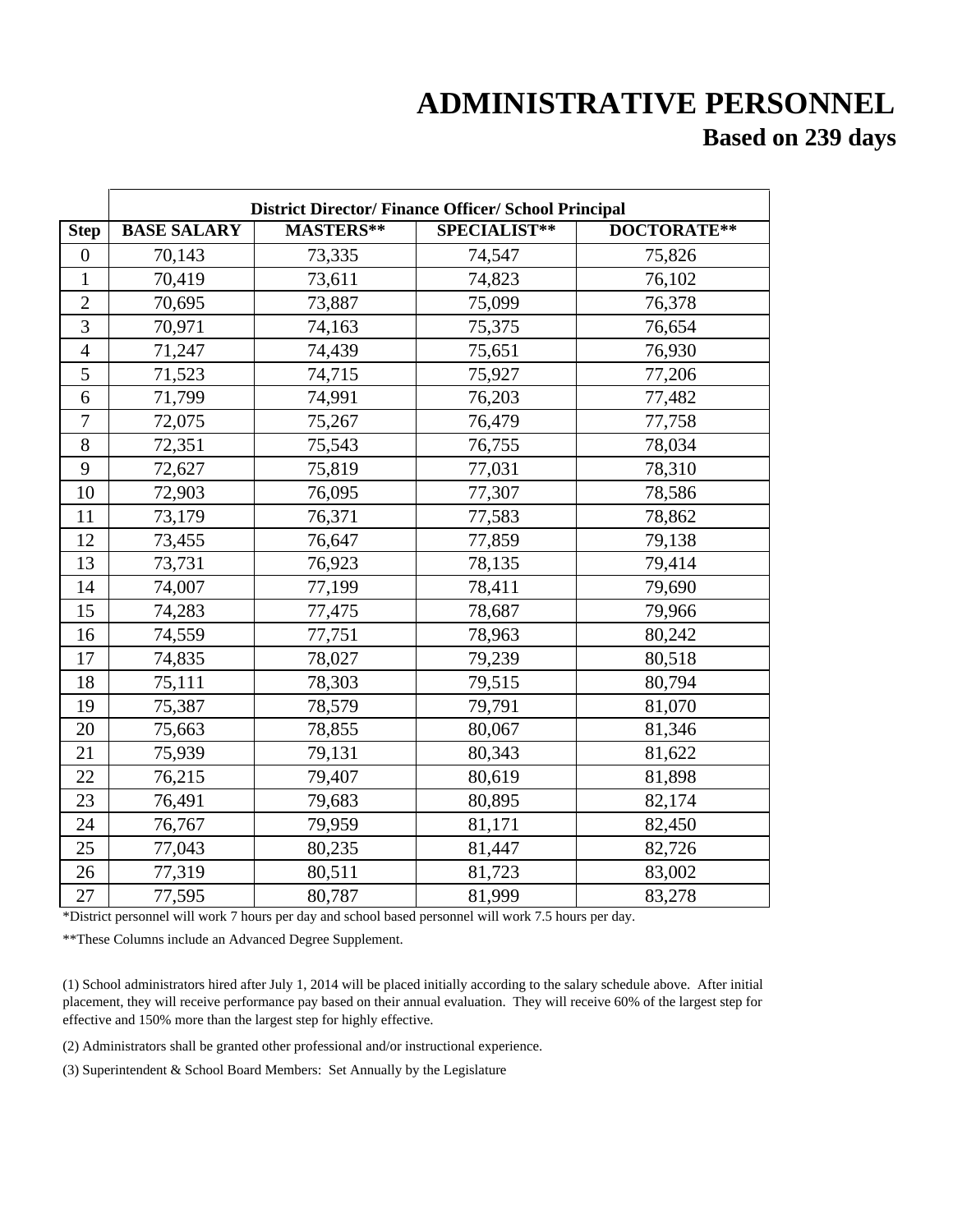### **ADMINISTRATIVE PERSONNEL**

|                  |               | <b>School Assistant</b> |
|------------------|---------------|-------------------------|
|                  |               | <b>Principal -</b>      |
|                  | Coordinator - | Grandfathered -         |
| <b>Step</b>      | 239 Days      | 216 Days                |
| $\boldsymbol{0}$ | 49,608        | 45,474                  |
| $\mathbf{1}$     | 49,608        | 45,474                  |
| $\overline{2}$   | 49,608        | 45,474                  |
| 3                | 49,608        | 45,474                  |
| $\overline{4}$   | 49,608        | 45,474                  |
| $\overline{5}$   | 49,608        | 45,474                  |
| 6                | 49,608        | 45,474                  |
| $\overline{7}$   | 49,608        | 45,474                  |
| 8                | 49,860        | 45,474                  |
| 9                | 50,820        | 45,474                  |
| 10               | 52,020        | 45,474                  |
| 11               | 53,220        | 46,173                  |
| 12               | 54,420        | 47,273                  |
| 13               | 55,620        | 48,373                  |
| 14               | 56,820        | 49,473                  |
| 15               | 58,020        | 50,573                  |
| 16               | 59,220        | 51,673                  |
| 17               | 60,420        | 52,773                  |
| 18               | 60,920        | 53,873                  |
| 19               | 61,420        | 54,800                  |
| 20               | 61,920        | 55,460                  |
| 21               | 62,420        | 56,120                  |
| 22               | 62,920        | 56,582                  |
| 23               | 63,420        | 57,044                  |
| 24               | 63,920        | 57,506                  |
| 25               | 64,420        | 57,968                  |
| 26               | 64,920        | 58,430                  |
| 27               | 65,420        | 58,892                  |
| 28               | 65,420        | 59,816                  |

\*District personnel will work 7 hours per day and school based personnel will work 7.5 hours per day.

| <b>Supplements:</b>                                 | $239$ Day  | $216$ Day  |
|-----------------------------------------------------|------------|------------|
| <b>Masters Degree</b>                               | \$3,192.00 | \$2,926.00 |
| Ed Specialist Degree                                | \$4,404.00 | \$3,925.00 |
| Doctorate Degree                                    | \$5,683.00 | \$5,210.00 |
| Assistant Principal - Elementary and Middle Schools | \$2,000.00 | \$2,000.00 |
| <b>Assistant Principal - High Schools</b>           | \$4,000.00 | \$4,000.00 |
| <b>Assistant Principal - Combination Schools</b>    | \$4,000.00 | \$4,000.00 |

(1) Directors and Assistant Principals retain instructional years experience.

(2) Assistant Principals on annual contract will be paid according to the performance pay instructional salary schedule.

(3) Add 20% for 12 month position and 10% for 11 month position when original position is 10 months.